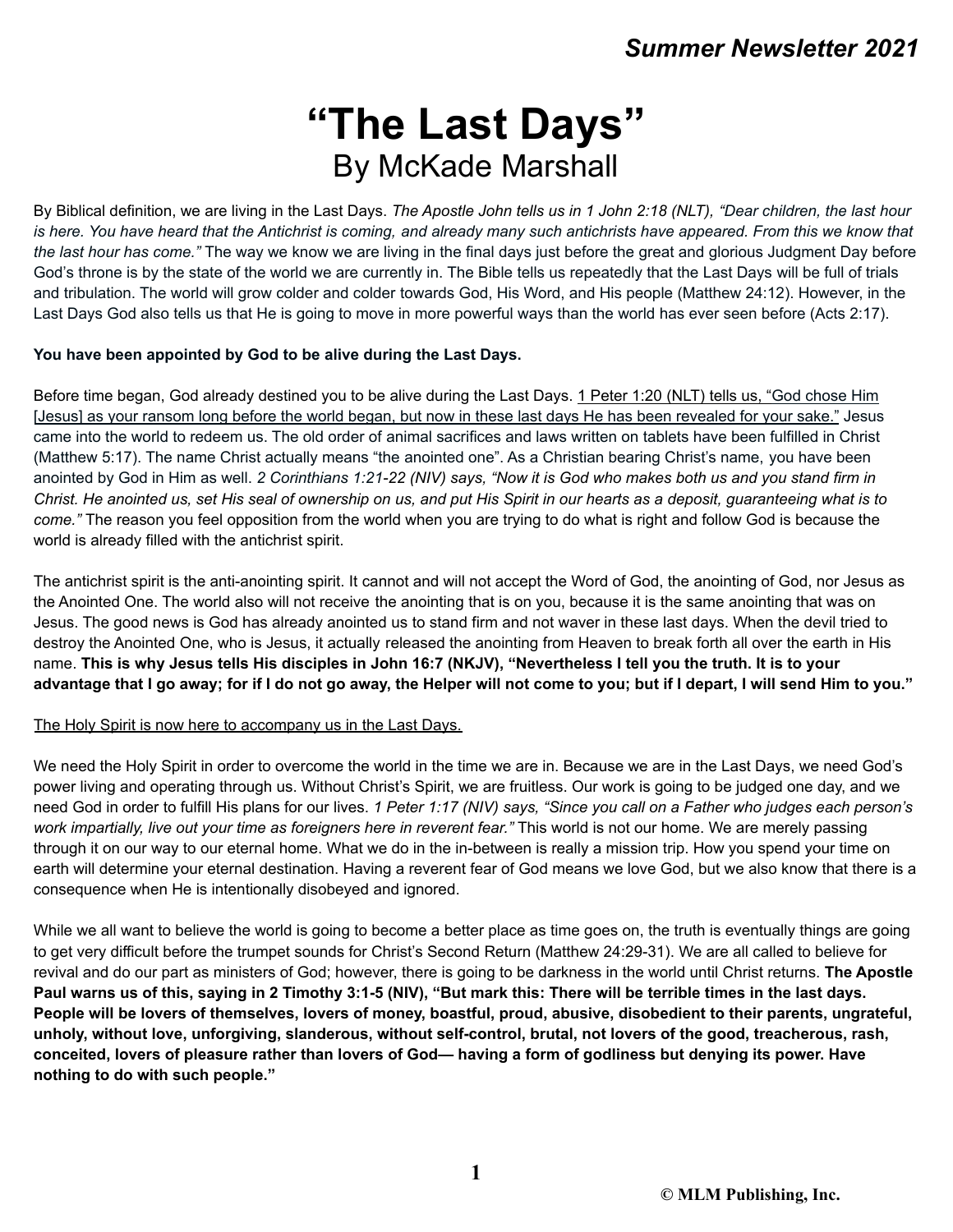There are many people around the world of different religious and cultural backgrounds that practice good morals, such as being kind to others. While it is great to have good morals, without the Holy Spirit people are only adhering to a form of godliness. Those who may even do good works but do not acknowledge God are denying His Spirit and His power. No amount of good works can justify a person before God, nor can it get someone into Heaven. The only way into Heaven is through faith in Jesus Christ. In the Last Days, this unadulterated message of Christ as the only way to Heaven is going to be rejected by the majority. It will be written off as too closed-minded, or even legalistic. 1 John 4:2-3 (NASB) tells us, "By this you know the Spirit of God: every spirit that confesses that Jesus Christ has come in the flesh is from God; and every spirit that does not confess Jesus is not from God; this is the spirit of the antichrist, which you have heard is coming, and now it is already in the world." While the Antichrist (a person) in the very last days has not been revealed yet, the spirit of the Antichrist is already at work in the world (2 Thessalonians 2:3).

# *You are an overcomer through the Spirit of Christ in you.*

When you profess Jesus as your personal Lord and Savior, you are set apart from the spirit of the antichrist. You are redeemed and sealed by the Spirit of God that dwells in you. God has big plans for you to fulfill in these Last Days. When you seek God by spending time in prayer and reading the Bible, your faith is growing stronger. As your faith grows, the power of God in you grows. The Bible tells us that things are going to speed up and knowledge is going to rapidly increase in the Last Days. **Daniel** 12:4 (NLT) says, "But you, Daniel, keep this prophecy a secret; seal up the book until the time of the end, when many **will rush here and there, and knowledge will increase."**

#### I believe we are living in the "time of the end" Daniel was seeing through his prophetic vision.

Over the past century, travel has escalated to a level never seen before in history. Airplanes can shuttle people to the other side of the planet in a matter of hours, and cars can travel much faster than any chariot or horse wagon of the past. As for Daniel's revelation that knowledge would increase in the end times, we are living in these days of rapidly growing knowledge. With the invention of the computer, then smartphones and other incredible advanced technologies, knowledge is growing at an exponential rate. The amount of data that can be stored in a computer and processed for all sorts of uses is astounding. Recently, Hewlett Packard Enterprises said it had built the world's largest single-memory computing system with 160 terabytes of data. For perspective, 1 terabyte is equivalent to 1,000 gigabytes. 1 gigabyte is equivalent to 1,000 megabytes. Your smartphone or other smart devices could have anywhere from a few gigabytes up to a terabyte.

When you think about how powerful an iPhone, a tablet, or a computer is and what all these devices can do, it is phenomenal. With downloadable applications that can perform advanced functions, your smartphone can be used to run your entire office, make phone calls, watch movies, take pictures, record videos, check your email, order pizza, read online books, and so forth. We are living in unprecedented times. There has never been a period of history quite like it! With such powerful technologies at our fingertips, we have an opportunity and a responsibility to use what God has given us for His purposes. We can use the wealth of information and technology at our disposal for the good or for the bad. We all have a free will to choose how we are going to use what has been set before us.

#### *We are in a season when God is speeding things up.*

As knowledge continues to increase, the Church needs to be on board with what is going on in the modern world. Even though the Scriptures were written many years ago, every word is still relevant and absolutely true. **King Solomon tells us in** Ecclesiastes 1:9 (NIV), "What has been will be again, what has been done will be done again; there is nothing new **under the sun."** The pursuits of mankind are nothing new. While technologies will advance and new generations will come, everything still hinges on the eternal word and divine power of God. Your faith is the most powerful force on earth. Even technology must yield to your faith, because your faith is what releases the all-consuming fire and power of God. Hebrews 11:3 (NASB) says, "By faith we understand that the world has been created by the word of God so that what is seen has not been made out of things that are visible."

The visible world our eyes can see is subject to the word of God. The invisible attributes of God are far greater than the physical universe. We walk by faith and not by sight because our faith overrides what our eyes see. In the Last Days, our eyes are going to see some very dark days. Global pandemics and natural disasters are just the "birthing pangs" (see Matthew 24:8) of what is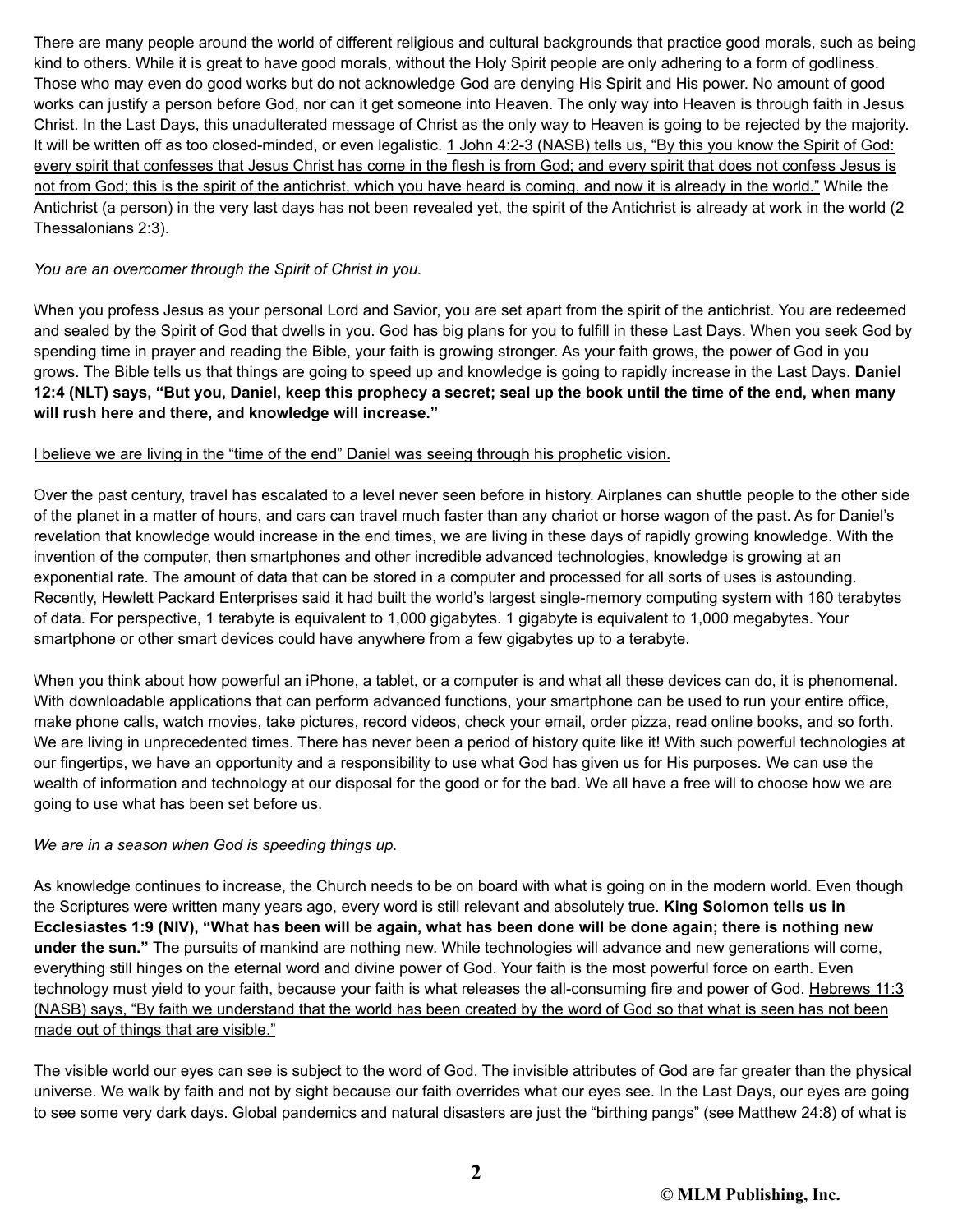coming. The Last Days are going to grow very dark. However, we shouldn't be discouraged or distraught because this only means Christ's return is drawing near. As the night is darkest just before the dawn, so the end of times will be also. Knowing this should ignite our faith in excitement that the Kingdom of God is closing in on us! We are going to witness revival accompanied with signs, wonders, and miracles like never before.

Even right now I believe you are going to see the miraculous hand of God move as you release your faith. Believing for more of Him is what alters the course of your life for the better. *God specializes in doing the impossible.* Recently, the Lord gave me three words about what He is doing in the lives of His people. He told me He was bringing REVELATION, VINDICATION, and PROMOTION. When God gives you a revelation, He makes something known to you that is important. Next, when God brings vindication, He makes your wrongs right. He straightens your path so you can go further, faster. Finally, after God has revealed something to you and vindicated you, He brings the promotion. Promotion is when God raises you to the next level of your journey. You graduate and move on to bigger things.

# **Your life is on an upward trajectory.**

The Heavenly call of God is drawing your spirit higher every day as you seek Him (Philippians 3:14). Everywhere you go you are taking new territory for the Kingdom of God (Joshua 1:3). There is no place too dark that God's light in you cannot overpower (Psalm 91:13, Luke 10:19). You have God living in you, and He is working through you. In the final chapters of time we have been given the authority to reverse the devil's policies and agendas (1 John 3:8). We are called to be bright lights of Christ in a darkened world that is under the influence of the enemy. God can take any piece of your life and use it for the good. He can speak to the dry bones and barren places to bring about new life.

God can take the things you have been through in the past and recycle the experience. He can repurpose your experiences for His glory (Romans 8:28). Nothing you have been through is ever wasted when you surrender to His will. It is when we surrender that God can accelerate the blessings He has planned for our lives. Unhindered prayers come when we are operating from a place of love and humility for God and for others (1 Peter 3:7). Just as knowledge and travel will continue to increase in the Last Days, God's Kingdom is going to increase and advance as well. We are living in a season when God is speeding things up.

# *This summer is the start of a significant period of a spiritual and economic boom.*

How you position yourself in the coming weeks and months is so important. **Proverbs 16:3 (NCV) promises us, "Depend on the Lord in whatever you do, and your plans will succeed."** How you prepare today will open the door for a better future tomorrow. The way you prepare is by seeking the Lord first (Matthew 6:33). It is from a place of worship and commitment to the Lord that His plans for you begin to unfold. I believe you are going to experience greater measures of success in your business, your ministry, and your relationships as you press into God's will for your life. One reason MLM Publishing continues to grow on a daily basis is because of prayer partners and generous donors like you. We could not continue to reach more people every day with gospel videos, newsletters, and books without the prayers of our faithful partners in ministry.

When I first began writing gospel newsletters in 2014, only a handful of people received the first seasonal newsletter in Texas and California. Today gospel newsletters are traveling to people in all 50 US states PLUS 11 countries abroad every three **months!** At the end of 2016, the Lord laid it upon my heart to begin filming weekly gospel videos for my readers and viewers. These weekly videos are called *Word of the Week*. Since January 1, 2017, over 230 Sunday evening *Word of the Week* messages have been edited, uploaded, emailed, and shared with people all over the world. Weekly emails are sent to subscribers in all 50 US states, the Netherlands, Pakistan, Bosnia & Herzegovina, Japan, Australia, Cape Verde, Canada, Denmark, Kenya, Trinidad and Tobago, the Emirates, the United Kingdom (Northern Ireland, Scotland, Wales & England), Sweden, Ethiopia, New Zealand, Ireland, Israel, and Italy.

# By faith I'm still calling in all 195 countries of the world, and I invite you to join me through prayer and giving in this divine quest to reach more souls with the gospel message of salvation and God's goodness.

For those who are counting sheep (or in this case, countries!), gospel emails are reaching 19 out of 195 countries every week. We are almost 10% of the way there! Gospel newsletters are physically mailed out to 11 of these 19 countries. I am still believing by faith that one day the books, videos, shows, newsletters, and other media produced by MLM Publishing will touch souls in